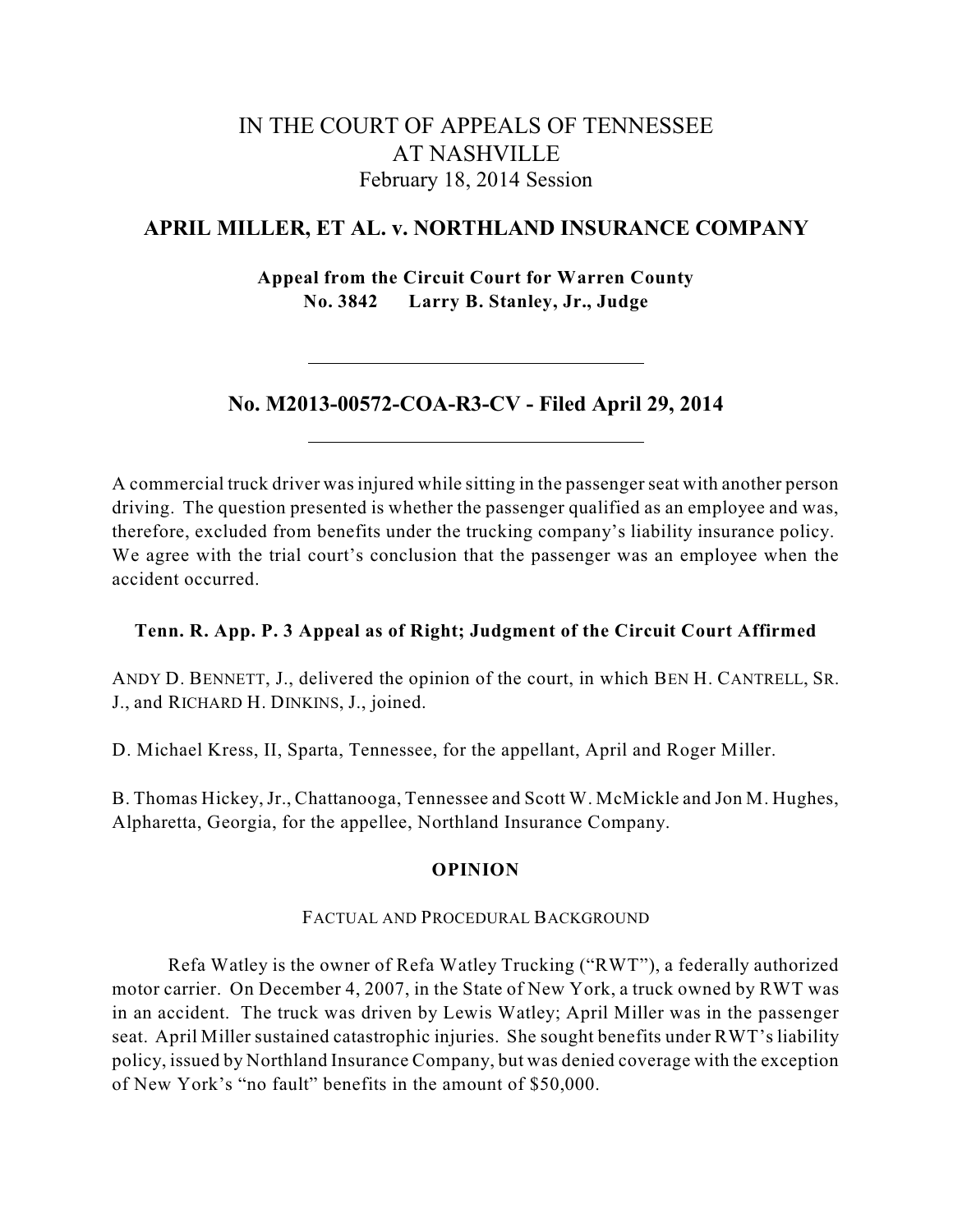April Miller and her husband filed this declaratory judgment action against Northland seeking a determination that she "constituted [a] non-employee, independent contractor at the time of the accident and alleged injuries, such that any injuries that the Plaintiffs have been shown to suffer, together with all medical expenses related thereto, are insured and covered" by Northland's commercial motor carrier liability insurance policy.

The case was initially removed to federal district court and then remanded back to the Circuit Court of Warren County. After completion of discovery, Northland filed a motion for summary judgment, on September 10, 2012, in which it asserted that there was no coverage under its policy pursuant to the policy's employee exclusions because April Miller and Lewis Watley were both employees of RWT. In support of its motion, Northland filed a statement of undisputed material facts and exhibits; Northland subsequently filed additional statements of undisputed material facts and exhibits.

The court held a hearing on January 28, 2013 at which it heard arguments from both sides. On February 1, 2013, the court entered an order granting Northland's motion for summary judgment. The court concluded that April Miller was an "employee"of RWT under the applicable definition at 49 C.F.R. § 390.5, which includes independent contractors.<sup>1</sup> The court therefore held that April Miller was not covered pursuant to this policy exclusion. Ms. Miller then filed this appeal.

### ISSUE ON APPEAL

The determinative issue in this appeal is whether the trial court correctly held that April Miller is excluded from coverage under the terms of the Northland policy because she qualified as an "employee" under the applicable definition.<sup>2</sup>

### STANDARD OF REVIEW

Summary judgment is appropriate when there is no genuine issue of material fact and

<sup>&</sup>lt;sup>1</sup>The court also held that April Miller was an independent contractor based upon the various factors used to distinguish an independent contractor and an employee under Tennessee law. For purposes of this appeal, we need not address this holding.

<sup>&</sup>lt;sup>2</sup>Although Northland also argues that the trial court erred in finding Ms. Miller to be an independent contractor under Tennessee common law, we have determined that we need not address this issue in order to decide this case. The applicable definition of "employee" is the definition used in the Northland policy. The appropriate status for Ms. Miller under Tennessee common law is irrelevant to the outcome of this case and, therefore, we decline to address that question.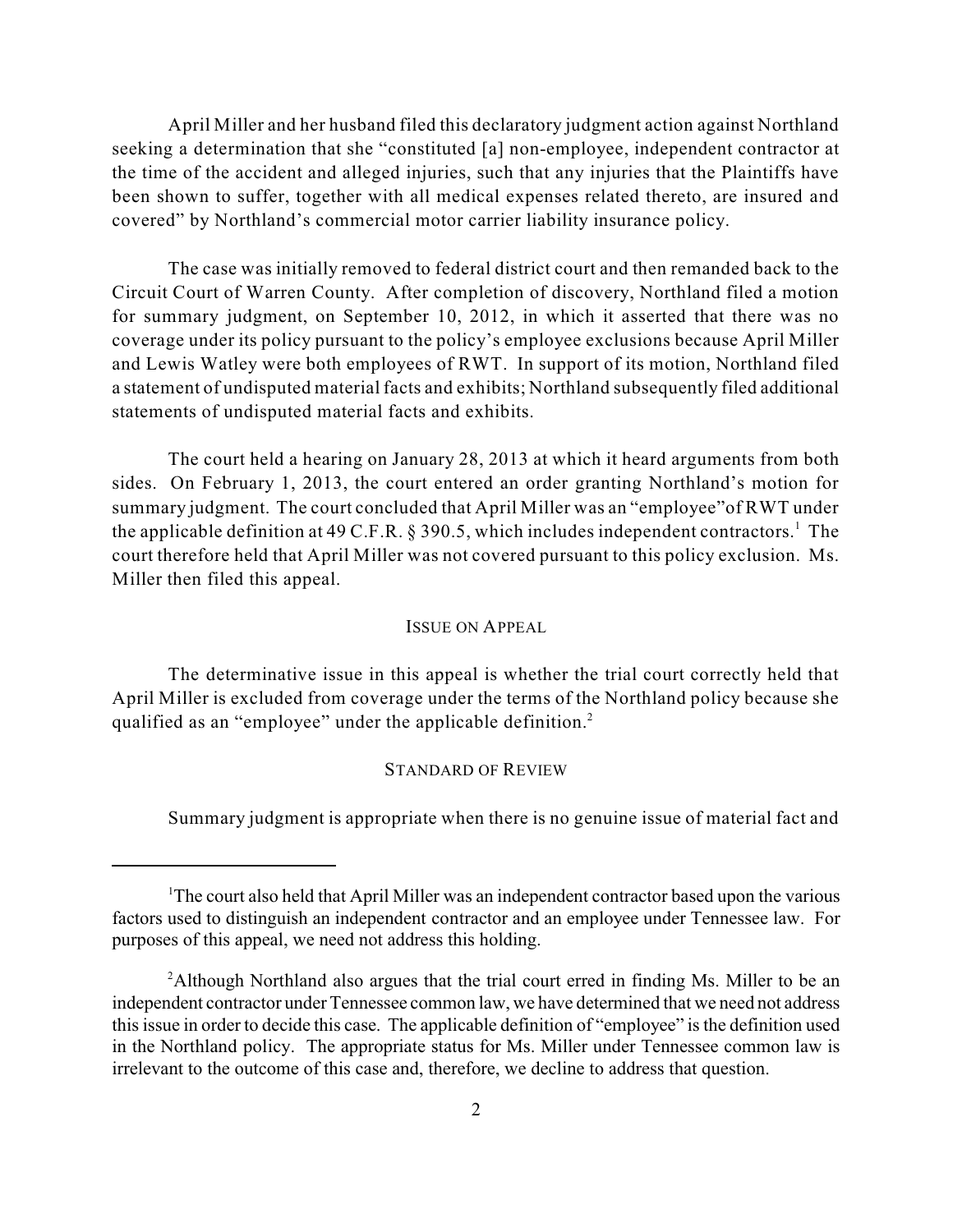the moving party is entitled to a judgment as a matter of law. Tenn. R. Civ. P. 56.04. Summary judgments do not enjoy a presumption of correctness on appeal. *BellSouth Adver. & Publ'g Co. v. Johnson*, 100 S.W.3d 202, 205 (Tenn. 2003). We consider the evidence in the light most favorable to the non-moving party and resolve all inferences in that party's favor. *Godfrey v. Ruiz*, 90 S.W.3d 692, 695 (Tenn. 2002). When reviewing the evidence, we must determine whether factual disputes exist. *Byrd v. Hall*, 847 S.W.2d 208, 211 (Tenn.1993). If a factual dispute exists, we must determine whether the fact is material to the claim or defense upon which the summary judgment is predicated and whether the disputed fact creates a genuine issue for trial. *Id.*; *Rutherford v. Polar Tank Trailer, Inc.*, 978 S.W.2d 102, 104 (Tenn. Ct. App. 1998). To shift the burden of production to the nonmoving party who bears the burden of proof at trial, the moving party must negate an element of the opposing party's claim or "show that the nonmoving party cannot prove an essential element of the claim at trial." *Hannan v. Alltel Publ'g Co.*, 270 S.W.3d 1, 8-9 (Tenn. 2008). 3

When we must interpret the meaning of a statute, our review is de novo without deference to the decision of the trial court. *Estate of French v. Stratford House*, 333 S.W.3d 546, 554 (Tenn. 2011). Questions regarding the interpretation of written contracts involve legal issues. *Merrimack Mut. Fire Ins. Co. v. Batts*, 59 S.W.3d 142, 147 (Tenn. Ct. App. 2001). Insurance policies are contracts subject to the same rules of construction used to interpret other types of contracts. *McKimm v. Bell*, 790 S.W.2d 526, 527 (Tenn. 1990); *Merrimack*, 59 S.W.3d at 148.

#### ANALYSIS

The Northland commercial liability insurance policy issued to RWT includes the following relevant exclusions:

4. Employee Indemnification and Employer's Liability "Bodily injury" to:

a. An "employee" of the "insured" arising out of and in the course of:

(1) Employment by the "insured"; or

(2) Performing the duties related to the conduct of the "insured's" business; or . . .

5. Fellow Employee

<sup>&</sup>lt;sup>3</sup> Tennessee Code Annotated section 20-16-101 (2011), a provision that is intended to replace the summary judgment standard adopted in *Hannan*, is inapplicable to this case. *See Sykes v. Chattanooga Hous. Auth.,* 343 S.W.3d 18, 25 n.2 (Tenn. 2011) (noting that section 20-16-101 is only applicable to actions filed on or after July 1, 2011). The Millers filed this declaratory judgment action on November 30, 2010.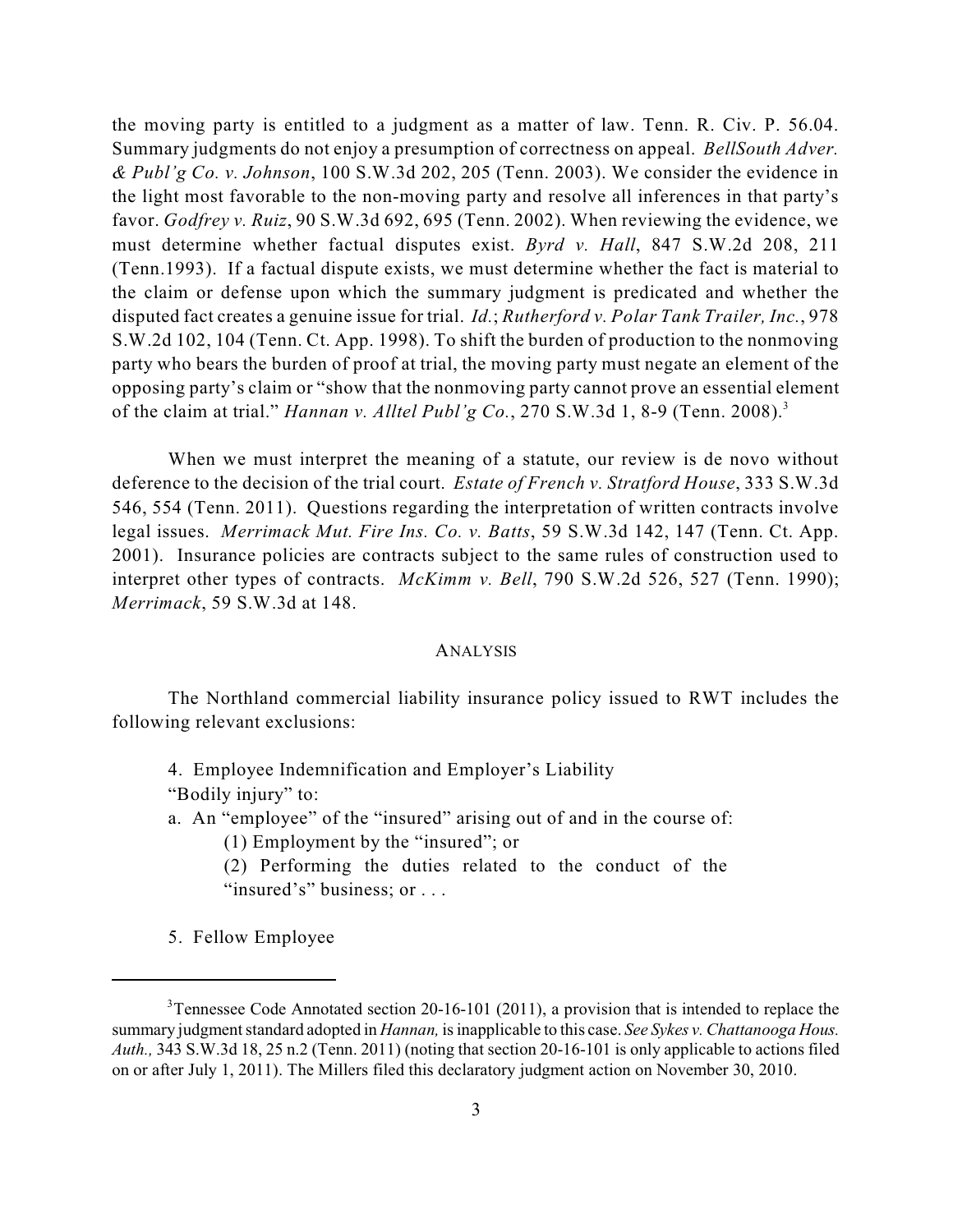"Bodily injury" to any fellow "employee" of the "insured" arising out of and in the course of the fellow "employee's" employment, or while performing duties related to the conduct of your business.

The policy also includes an MCS-90 Endorsement,<sup>4</sup> which states, in pertinent part:

The insurance policy to which this endorsement is attached provides automobile liability insurance and is amended to assure compliance by the insured, within the limits stated herein, as a motor carrier of property, with Sections 29 and 30 of the Motor Carrier Act of 1980 and the rules and regulations of the Federal Motor Carrier Safety Administration (FMCSA).

Under federal law, motor carriers engaged in interstate commerce must procure at least a minimum level of public liability insurance. *See* 49 U.S.C. § 13906 ; 49 C.F.R. § 387.1 *et seq.* The purpose of this requirement is "to ensure that a financially responsible party will be available to compensate members of the public injured in a collision with a commercial motor vehicle." *Consumers Cnty. Mut. Ins. Co. v. P.W. & Sons Trucking, Inc.*, 307 F.3d 362, 366 (5th Cir. 2002). There is a substantial body of case law applying the federal regulatory laws to the interpretation of these commercial liability policies. *See, e.g., Gramercy Ins. Co. v. Expeditor's Express, Inc.*, No. 3:12-cv-509, 2013 WL 3761310, at \*4 (M.D. Tenn. July 16, 2013); *Lancer Ins. Co. v. Newman Specialized Carriers, Inc.*, 903 F.Supp. 2d 1272, 1278 (N. D. Ala. 2012); *United Fin. Cas. Co. v. Abe Hershberger & Sons Trucking Ltd.*, No. 11AP-629, 2012 WL 457715, at \*3 (Ohio Ct. App. Feb. 14, 2012). 5

The MCS Endorsement further states that the insurance provided for public liability "does not apply to injury to or death of the insured's employees while engaged in the course of their employment . . . ." Similarly, the federal regulations do not require motor carriers to obtain coverage for "injury to or death of [their] employees while engaged in the course of their employment. . . ." 49 C.F.R. § 387.15. Thus, under the policy and the federal law, the key question is whether Ms. Miller was an "employee" of RWT at the time of the accident.

The evidence is undisputed that Ms. Miller was asleep in the passenger seat at the time of the accident. She and the driver, Mr. Watley, departed from Tennessee with a load to be delivered to four stops, the first being in western New York. Mr. Watley and Ms. Miller

<sup>&</sup>lt;sup>4"</sup>MCS" stands for "Motor Carrier Policies."

 ${}^{5}$ In their brief, the Millers acknowledge that the State of Tennessee has adopted the federal motor carrier safety regulations. *See* Tenn. Comp. R. & Reg. 1340-06-01-.08.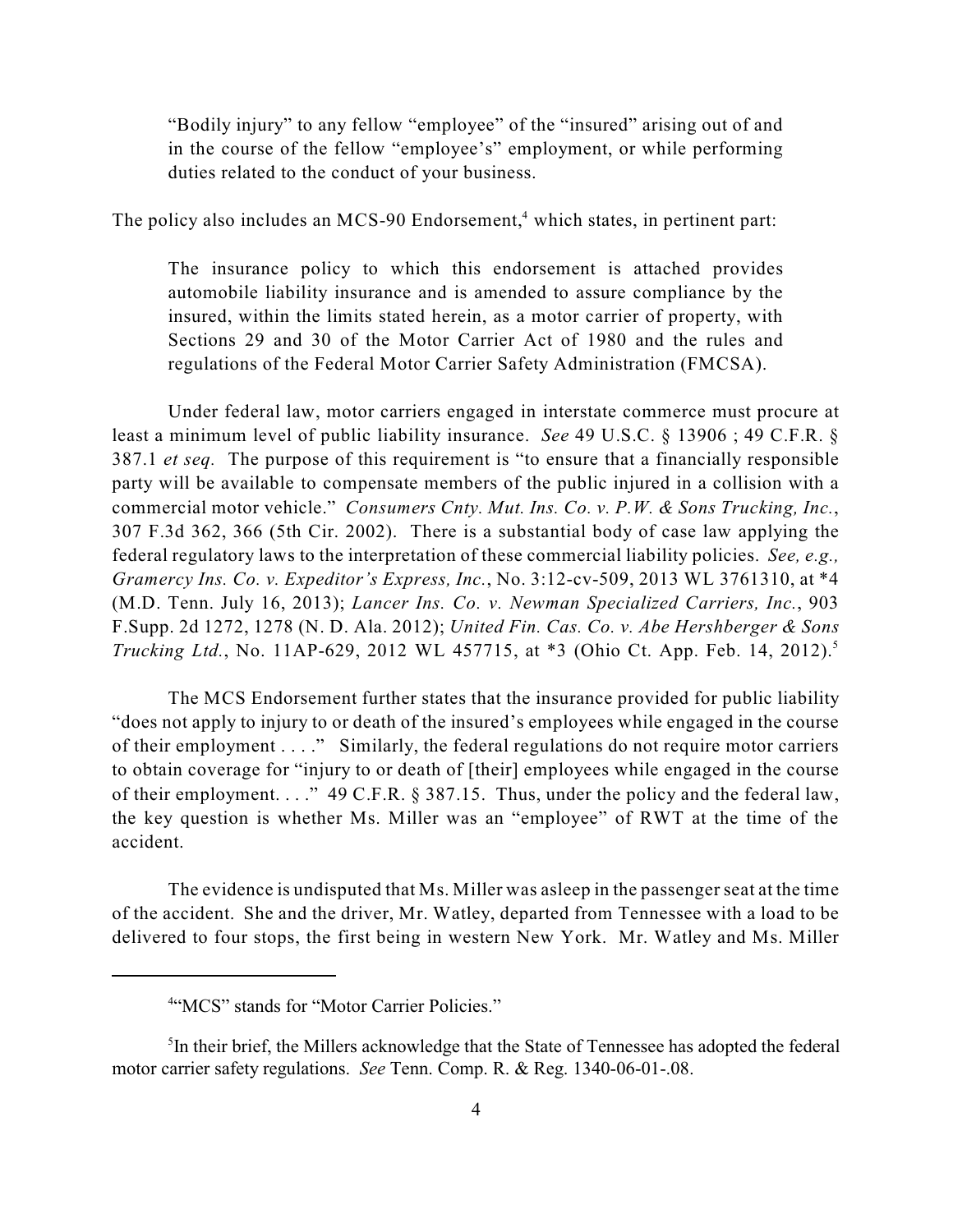were sharing the driving responsibilities. Ms. Miller arguesthat, because she was not driving the truck, she was not acting as an employee at the time of the accident. In addition, she argues that she was an independent contractor, not an employee. The applicable definition of "employee" under the federal regulations provides as follows:

[A]ny individual, other than an employer, who is employed by an employer and who in the course of his or her employment directly affects commercial motor vehicle safety. Such term includes a driver of a commercial motor vehicle (*including an independent contractor while in the course of operating a commercial vehicle*), a mechanic, and a freight handler.

49 C.F.R. § 390.5 (emphasis added). We must determine whether Ms. Miller fits this definition—in particular, whether, even if she were an independent contractor under Tennessee law, she qualifies as an "employee" here because she was "in the course of operating a commercial vehicle."

A number of cases have addressed the application of this definition to a passenger in the truck and determined that a passenger who is a co-driver qualifies as an "employee." In *White v. Excalibur Ins. Co*, 599 F.2d 50 (5th Cir. 1979), Terry Wright and his father worked for O.D. Crawford as drivers, hauling merchandise for Superior Trucking Company pursuant to a lease agreement. *White*, 599 F.2d at 51-52. At the time of the accident, Wright was asleep in the cab; he died in the collision. *Id.* at 52. Wright's mother, Doreen White, brought suit against Superior's insurer, but the district court held that Wright was, "by virtue of federal law, a statutory employee of Superior." *Id.* The court of appeals agreed with this result and reasoned as follows:

Motor carriers had attempted to immunize themselves from the negligence of the drivers who operated their vehicles by making them all nominally "independent contractors." *See generally Transamerican Freight Lines, Inc. v. Brada Miller Freight Systems, Inc.*, 1975, 423 U.S. 28, 96 S.Ct. 229, 46 L.Ed.2d 169; *American Trucking Associations, Inc. v. United States*, 1953, 344 U.S. 298, 73 S.Ct. 307, 97 L.Ed. 337; *Alford v. Major*, 7 Cir. 1972, 470 F.2d 132. In order to be sure that the public was protected from the torts of these frequently insolvent operators, Congress in 1956 adopted amendments to the Interstate Motor Common Carrier Act requiring a motor carrier to assume "full direction and control" of leased vehicles. 49 U.S.C. § 304(e); 49 C.F.R. § 1057.4(a)(4). *See* H.R.Rep.No. 2425, 84th Cong., 2d Sess. (1956), Reprinted in (1956) U.S. Code Cong. & Admin. News, pp. 4304, 4307. Because the carrier now has both a legal right and duty to control vehicles operated for its benefit, the employees of the vehicle-lessor are deemed statutory employees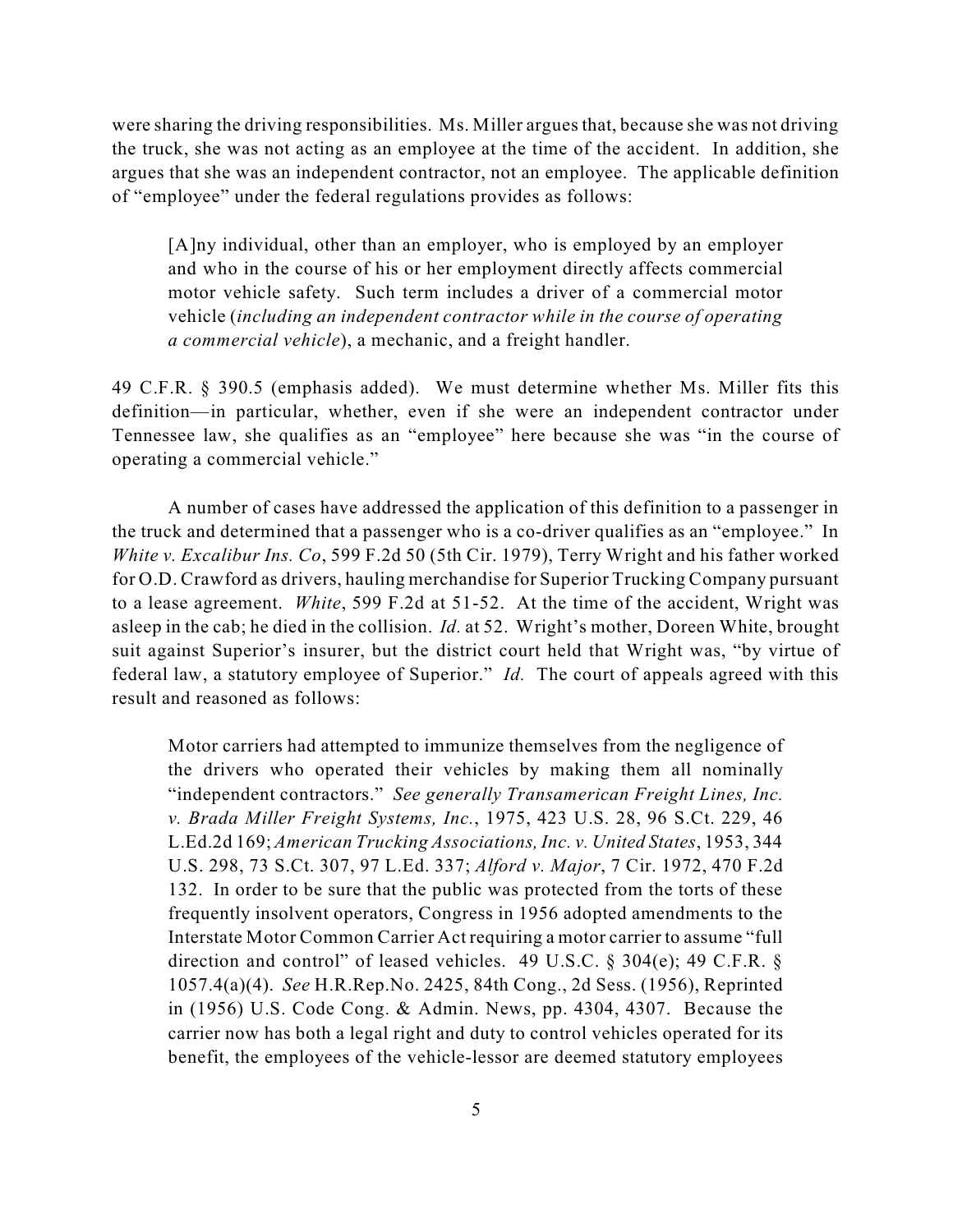of the lessee-carrier to the extent necessary to insure the carrier'sresponsibility for the public safety just as if the lessee-carrier were the owner of the vehicles. *Simmons v. King*, 5 Cir. 1973, 478 F.2d 857, 867.

While Mrs. White appears to concede that Lindsey as driver of the leased vehicle was a statutory employee of Superior, she argues that Wright was not actively engaged in Superior's business at the time of the accident and therefore was a stranger to the carrier. *The distinction sought to be drawn between a driver on duty and operating the vehicle and a driver on duty and sitting on the right hand seat or asleep in the rest compartment is specious.* Wright was not in a position comparable to being "at home asleep in his own bed." *He was part of the two-man team actually engaged in operating the vehicle on Superior's business. The team is indispensable to continual vehicle operation for federal law generally permits each driver to work only ten hours at a time and then to obtain at least eight hours of rest. 49 C.F.R. § 395.3(a) (1977). The activities of each of the pair during a single driving stint, including his rest period, are clearly within the course of his employment.* We see no reason to distinguish Wright from Lindsey for purposes of his relationship to Superior merely because it was Lindsey's turn at the wheel. Had Wright not been asleep while resting and had he committed some tort, such as negligently tossing an object from the truck window injuring a pedestrian, Superior would have been liable for his acts. We therefore conclude that both drivers were statutory employees of Superior within the meaning of 49 U.S.C. § 304(e).

*Id.* at 52-53 (citations omitted) (emphasis added). Other cases involving co-drivers who were sitting in the passenger seat or resting at the time of the accident have reached the same result. *See Ooida Risk Retention Grp., Inc. v. Williams*, 579 F.3d 469, 476 (5th Cir. 2009); *Consumers Cnty.*, 307 F.3d at 366-67; *United Fin.*, 2012 WL 457715, at \*5 ("Nothing in section 390.5 limits an independent contractor's status as a statutory employee to times when the individual is actually operating the commercial motor vehicle."); *Basha v. Ghalib*, No. 07AP-963, 2008 WL 3199464, at \*5 (Ohio Ct. App. 2008).

Based upon these authorities and the reasoning upon which they rely, we must conclude that Ms. Miller was an "employee," and therefore excluded from coverage by the policy provisions quoted above. 6

 $\delta$ Northland also asserts that Mr. Miller should be deemed an employee of RWT based upon her own admissions to the company when she applied for no fault benefits pursuant to New York law. In light of our decision here, we need not consider this argument.